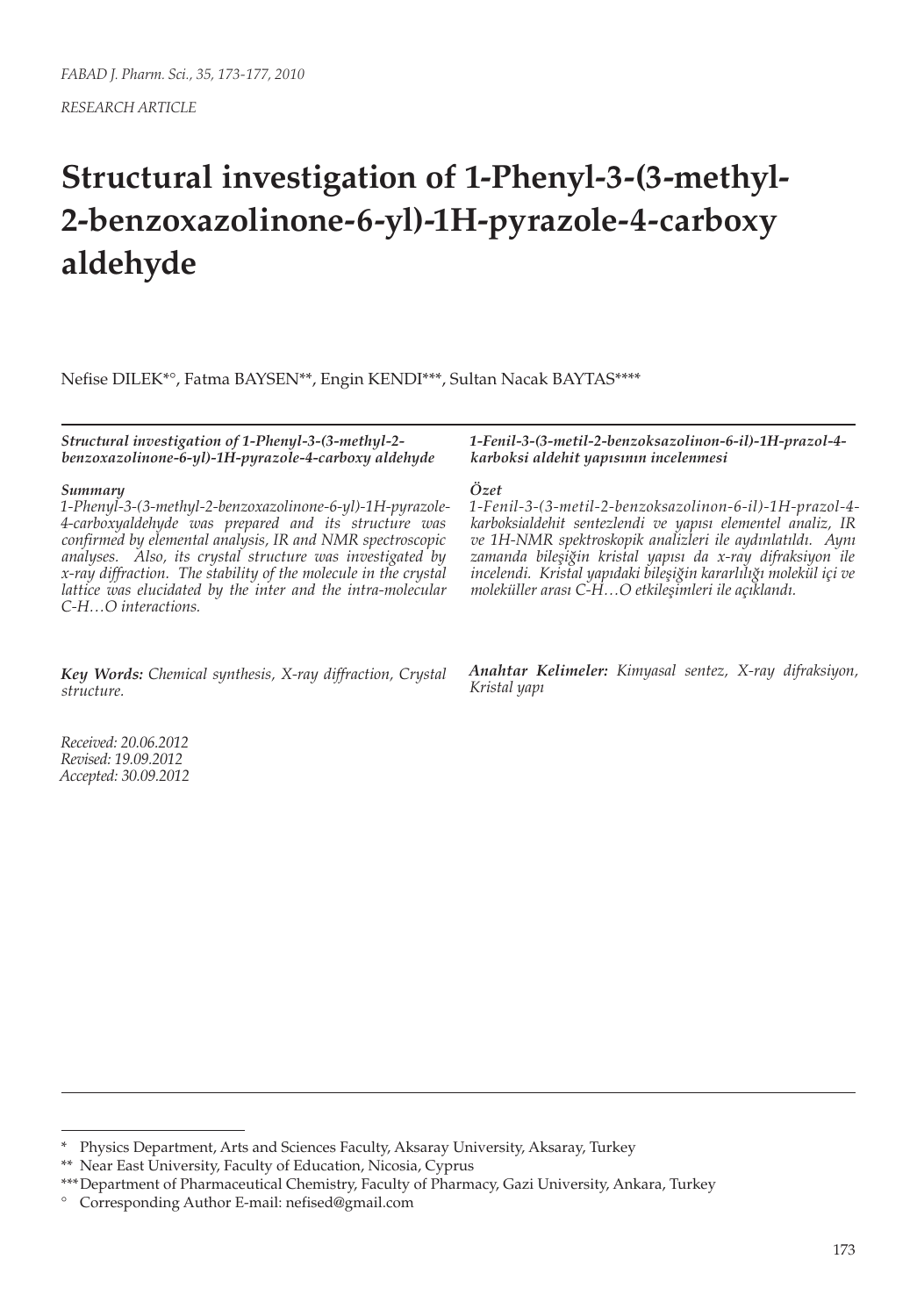## **INTRODUCTION**

For the purpose of developing a novel antiinflammatory drug candidate with less cardiac side effects, 1-phenyl-3- (3-methyl-2-benzoxazolinone-6 yl) -1H-pyrazole-4-carboxy aldehyde was designed and synthesized under the Vilsmeier-Haack reaction conditions (1) as an initial compound to achieve some potent 1,3-diaryl substituted 1H-pyrazole derivatives as dual inhibitors of cyclo-oxygenase and thromboxane synthase enzymes, as previously reported by Unlu *et al.* (2).

## **EXPERIMENTAL**

All chemicals and solvents used were of reagent grade (Merck or Aldrich), and were used without further purification. Thin layer chromatographic (TLC) analyses were performed on the pre-coated aluminum plates (silica gel 60 F254, Merck). The TLC spots were visualized under the UV light. The elemental analyses, and the development of the NMR spectra were performed in the Central Laboratory of the Faculty of Pharmacy, Ankara University.

#### **Synthesis**

 $POCl<sub>3</sub>(0.003 mol)$  was added drop wise to an ice-cold continuously stirred solution of phenyl hydrazone of 3-methyl-6-acetyl-2 (3*H*) -benzoxazolone (0.001 mol) in DMF. The reaction mixture was allowed to reach the room temperature and then refluxed at  $70-80^\circ$  C for 4 h. The resulting mixture was poured onto crushed ice, neutralized with diluted sodium hydroxide and left standing overnight. The yellow precipitate obtained was purified via crystallization in toluene.



**Figure 1.** Chemical structure of the title compound.

#### **Chemical characterization**

The elemental analysis were performed on a Leco CHNS 932 analyzer and satisfactory results within the  $\pm 0.4\%$  range of the theoretical values (C, H, N) were obtained with the following outcomes (theoretical%/ experimentally confirmed%);  $C_{18}H_{13}N_3O_3$  C =  $67.71/67.67$ ; H = 4.10/4.11 and N = 13.16/13.21. The IR spectra were recorded in KBr pellets on a Bruker 1000 FTIR spectrometer in the range of 4000-400 cm*<sup>−</sup>*<sup>1</sup> with the following IR  $v_{max}$  cm<sup>-1</sup> (KBr): 3120 (C-H, aromatic), 2720 (C-H stretch, aldehydic), 1760 (C =  $O$ , lactam),  $1688$  (C = O, aldehyde). The NMR spectra were detected by a Varian Mercury 400 FT-NMR spectrometer using CDCl<sub>3</sub> as a carrier medium. All chemical shifts were reported as  $\delta$  (ppm) values with following results;

<sup>1</sup>H NMR (400 MHz, CDCl<sub>3</sub>)  $\delta$  10.05 (s, 1H), 8.54 (s, 1H), 7.78 (m, 4H), 7.53 (t, 2H, *J* = 8.0), 7.41 (t, 1H, *J* = 7.6), 7.08 (d, 1H, J = 8.0), 3.47 (s, 3H).

## **X-ray characterization**

For the x-ray measurements, the data collection was carried out on a crystal measuring  $0.06 \times 0.09$ × 0.45 mm using Enraf-Nonius CAD4 diffractometer utilizing mono-chromated MoKa radiation. The relevant data for the crystal are listed in Table 1. The unit cell dimensions were determined from the angular settings of 25 reflections; and a total of 1828 reflections were measured. The structure was resolved by the SHELXS-86 software (3) and refined by the SHELXL-97 software (4).

# **RESULTS and DISCUSSION Crystal structure description**

The final atomic coordinates and equivalent thermal parameters for all of the non-hydrogen atoms are given in Table 2. The selected bond lengths, angles and torsion angles of all non-hydrogen atoms having a good agreement with the standard values, are given in Table 3. CCDC 696333 contains the supplementary crystallographic data for this study. These data can be obtained free of charge from the Chambridge Crystallographic Data Centre. Fig. 2 represents an ORTEP (5-6) diagram of the molecule with the thermal ellipsoids drawn at a probability of 30%.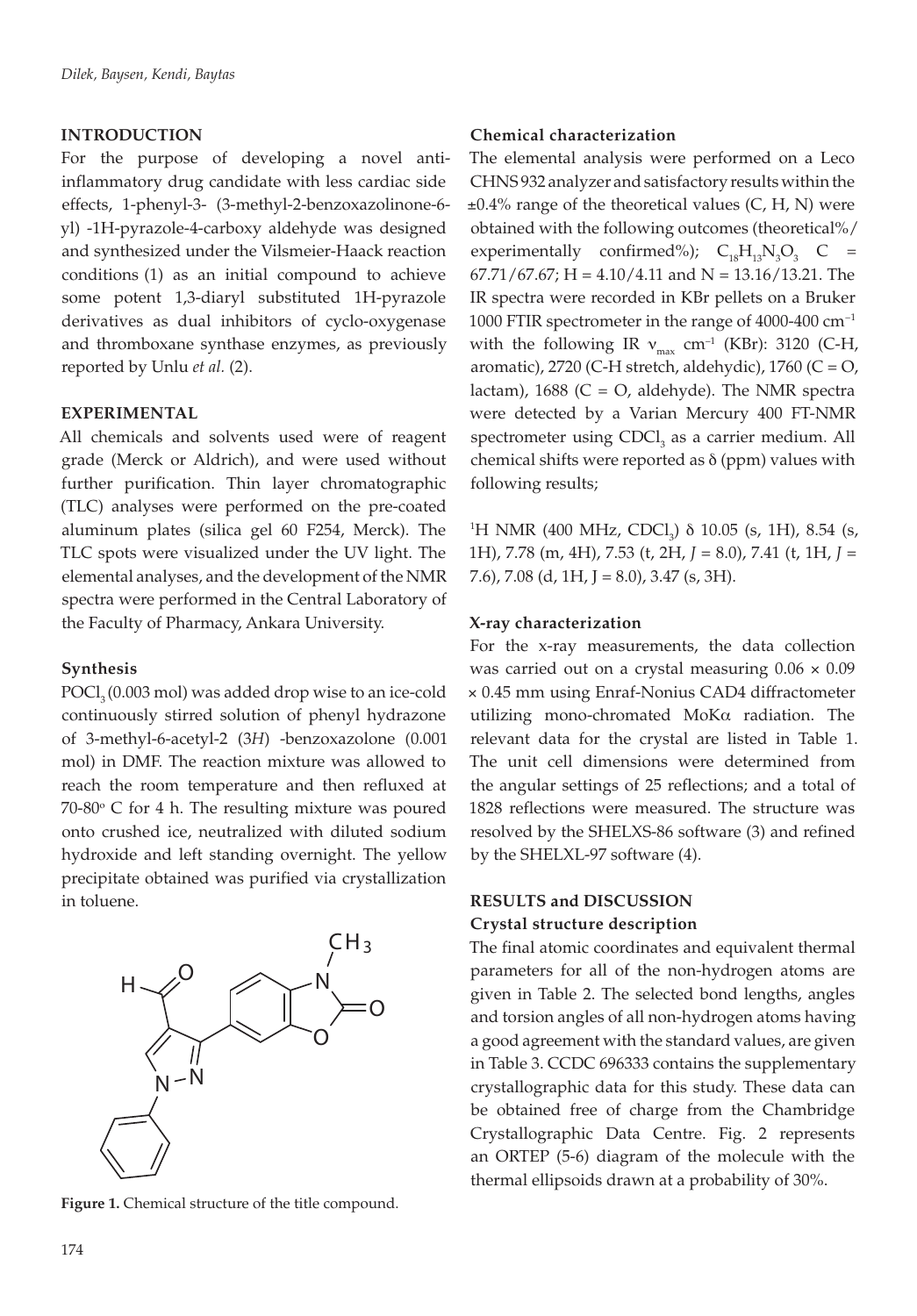|  |  | Table 1. Crystal details and experimental data |  |
|--|--|------------------------------------------------|--|
|  |  |                                                |  |

**Table 2.** Fractional atomic coordinates and equivalent displacement parameters  $U_{\text{eq}}$  = (1/3)  $\sum_{\text{i}}\sum_{\text{j}}U_{\text{ij}}$   $\text{a}_{\text{i}}^{\text{*}}\text{a}_{\text{j}}^{\text{*}}$  (a<sub>i</sub>.a<sub>j</sub>)

| Chemical Formula<br>Formula weight (amu) 319.32<br>Crystal<br>Crystal size (mm)<br>Crystal system<br>Space group; Z<br>Unit cell parameters | $C_{18}H_{13}N_3O_3$<br>yellow prism<br>$0.06\times0.09\times0.45$<br>Triclinic<br>$P-1; 2$<br>$a = 8.0366(6)$ Å<br>$b = 9.6546$ (12) Å $\beta = 96.960$ (7) <sup>o</sup> | $\alpha = 99.787(9)$ °  |
|---------------------------------------------------------------------------------------------------------------------------------------------|---------------------------------------------------------------------------------------------------------------------------------------------------------------------------|-------------------------|
|                                                                                                                                             | $c = 10.5640(9)$ Å                                                                                                                                                        | $\gamma = 109.034(9)$ ° |
| Cell volume $V(\AA^3)$                                                                                                                      | 749.72 (13)                                                                                                                                                               |                         |
| $D_{y}$ (g/cm <sup>3</sup> )                                                                                                                | 1.415                                                                                                                                                                     |                         |
| $\lambda$ (Mo $K_{\alpha}$ ) Å                                                                                                              | 0.71073                                                                                                                                                                   |                         |
| $\mu$ (Mo $K_{\alpha}$ ) mm <sup>-1</sup>                                                                                                   | 0.099                                                                                                                                                                     |                         |
| T(K)                                                                                                                                        | 293(2)                                                                                                                                                                    |                         |
| F(000)                                                                                                                                      | 332                                                                                                                                                                       |                         |
| $\theta_{\text{max}}$                                                                                                                       | 21.94°                                                                                                                                                                    |                         |
| Number of                                                                                                                                   |                                                                                                                                                                           |                         |
| reflections measured                                                                                                                        | 1828                                                                                                                                                                      |                         |
| Number of                                                                                                                                   |                                                                                                                                                                           |                         |
| reflection $[I >2 (I)]$                                                                                                                     | 810                                                                                                                                                                       |                         |
| Number of                                                                                                                                   |                                                                                                                                                                           |                         |
| parameters                                                                                                                                  | 217                                                                                                                                                                       |                         |
| R and Rw values                                                                                                                             | 0.0613; 0.1690                                                                                                                                                            |                         |
| Goodness of fit                                                                                                                             | 0.834                                                                                                                                                                     |                         |
| $(\Delta/\sigma)$ <sub>max</sub>                                                                                                            | 0.060                                                                                                                                                                     |                         |
| $(\Delta \rho)$ <sub>max</sub>                                                                                                              | $0.272$ eÅ <sup>-3</sup>                                                                                                                                                  |                         |
| $(\Delta \rho)$ <sub>min</sub>                                                                                                              | $-0.260$ eÅ <sup>-3</sup>                                                                                                                                                 |                         |
| Measurements                                                                                                                                | Enraf-Nonius CAD-4                                                                                                                                                        |                         |
|                                                                                                                                             | diffractometer                                                                                                                                                            |                         |
| Program system                                                                                                                              | CAD-4-EXPRESS software                                                                                                                                                    |                         |
| Structure                                                                                                                                   |                                                                                                                                                                           |                         |
| determination                                                                                                                               | direct method (SHELXS-86)                                                                                                                                                 |                         |
| Refinement                                                                                                                                  | full matrix least-squares                                                                                                                                                 |                         |
|                                                                                                                                             | (SHELXL-97)                                                                                                                                                               |                         |
| Treatment of                                                                                                                                |                                                                                                                                                                           |                         |
| hydrogen atoms                                                                                                                              | geometric calculation                                                                                                                                                     |                         |



**Figure 2.** An ORTEP drawing of molecular structure with the crystallographic numbering scheme. Thermal ellipsoids are drawn at 30% probability level.

| Atom           | $\mathcal{X}$ | y            | z         | $U_{\text{eq}}(\AA^2)$ |
|----------------|---------------|--------------|-----------|------------------------|
| C1             | 0.3238(7)     | 0.2262(7)    | 0.7372(6) | 0.0429(16)             |
| C <sub>2</sub> | 0.2139(9)     | 0.1041(7)    | 0.6439(6) | 0.061(2)               |
| C <sub>3</sub> | 0.1727(10)    | $-0.0360(7)$ | 0.6731(7) | 0.072(2)               |
| C <sub>4</sub> | 0.2383(10)    | $-0.0541(8)$ | 0.7915(8) | 0.078(2)               |
| C <sub>5</sub> | 0.3481(10)    | 0.0732(9)    | 0.8847(7) | 0.072(2)               |
| C <sub>6</sub> | 0.3907(8)     | 0.2139(7)    | 0.8565(6) | 0.0557(19)             |
| C7             | 0.3546(7)     | 0.5346(6)    | 0.5937(5) | 0.0330(15)             |
| C8             | 0.5008(7)     | 0.6074(6)    | 0.7009(5) | 0.0374(16)             |
| C9             | 0.5056(8)     | 0.4986 (7)   | 0.7676(5) | 0.0464(17)             |
| C10            | 0.6423(10)    | 0.7539(8)    | 0.7463(7) | 0.074(2)               |
| C11            | 0.2790(7)     | 0.5866(6)    | 0.4855(5) | 0.0375(16)             |
| C12            | 0.1292(7)     | 0.4830(6)    | 0.3939(5) | 0.0369(15)             |
| C13            | 0.0661(7)     | 0.5357(6)    | 0.2947(5) | 0.0358(15)             |
| C14            | 0.1364(7)     | 0.6789(6)    | 0.2769(5) | 0.0382(16)             |
| C15            | 0.2817(8)     | 0.7818(6)    | 0.3644(5) | 0.0471(17)             |
| C16            | 0.3485(7)     | 0.7313(6)    | 0.4686(5) | 0.0456(17)             |
| C17            | $-0.0931(8)$  | 0.5496(7)    | 0.1132(6) | 0.0420(17)             |
| C18            | 0.0680(9)     | 0.8105(6)    | 0.1003(5) | 0.061(2)               |
| N1             | 0.3698(6)     | 0.3706(6)    | 0.7066(4) | 0.0405(13)             |
| N <sub>2</sub> | 0.2760(6)     | 0.3923(5)    | 0.5983(4) | 0.0385(13)             |
| N <sub>3</sub> | 0.0336(6)     | 0.6854(5)    | 0.1647(4) | 0.0382(13)             |
| O <sub>1</sub> | 0.6648(6)     | 0.8635(5)    | 0.6996(5) | 0.0969(19)             |
| O <sub>2</sub> | $-0.0802(5)$  | 0.4521(4)    | 0.1927(3) | 0.0453(12)             |
| O <sub>3</sub> | $-0.2075(5)$  | 0.5099(4)    | 0.0152(4) | 0.0537(13)             |

**Table 3.** Selected bond distances (Å), angles (°) and torsion angles (°)

| Bond distance Bond angles Torsion angles |          |                                                  |  |                          |             |
|------------------------------------------|----------|--------------------------------------------------|--|--------------------------|-------------|
| $C1-N1$                                  | 1.425(7) | N1-C9-C8                                         |  | 108.1 (5) C11-C7-C8-C10  | $-5.1(11)$  |
| $C7-N2$                                  | 1.324(7) | C <sub>14</sub> -C <sub>13</sub> -O <sub>2</sub> |  | 108.9 (5) C7-C8-C10-O1   | 4.4(14)     |
| $C9-N1$                                  | 1.346(6) | C13-C14-N3                                       |  | 106.8 (5) C6-C1-N1-C9    | 17.3(9)     |
| $C10-O1$                                 | 1.212(7) | C <sub>15</sub> -C <sub>14</sub> -N <sub>3</sub> |  | 133.5 (5) C2-C1-N1-C9    | $-162.2(6)$ |
| $C13-O2$                                 | 1.405(6) | O3-C17-N3                                        |  | 129.1 (5) C6-C1-N1-N2    | $-166.0(5)$ |
| $C14-N3$                                 | 1.383(6) | O <sub>3</sub> -C <sub>17</sub> -O <sub>2</sub>  |  | 121.6 (5) C2-C1-N1-N2    | 14.5(8)     |
| C <sub>17</sub> -O <sub>3</sub>          | 1.212(6) | N3-C17-O2                                        |  | 109.3 (4) C11-C7-N2-N1   | 179.9(5)    |
| $C17-N3$                                 | 1.343(6) | $C9-N1-N2$                                       |  | 110.4 (4) O3-C17-N3-C18  | $-6.9(9)$   |
| $C17-O2$                                 | 1.383(6) | $N2-N1-C1$                                       |  | 120.8 (5) C15-C14-N3-C18 | 6.5(10)     |
| $C18-N3$                                 | 1.451(6) | $C7-N2-N1$                                       |  | 106.3 (4) N2-C7-C11-C16  | $-179.5(6)$ |
| $N1-N2$                                  | 1.377(5) | $C1-N3-C14$                                      |  | 109.2 (4) C8-C7-C11-C16  | 1.0(10)     |
|                                          |          | C <sub>17</sub> -O <sub>2</sub> -C <sub>13</sub> |  | 105.7 (4) N2-C7-C11-C12  | $-0.1(8)$   |
|                                          |          |                                                  |  | C8-C7-C11-C12            | $-179.7(6)$ |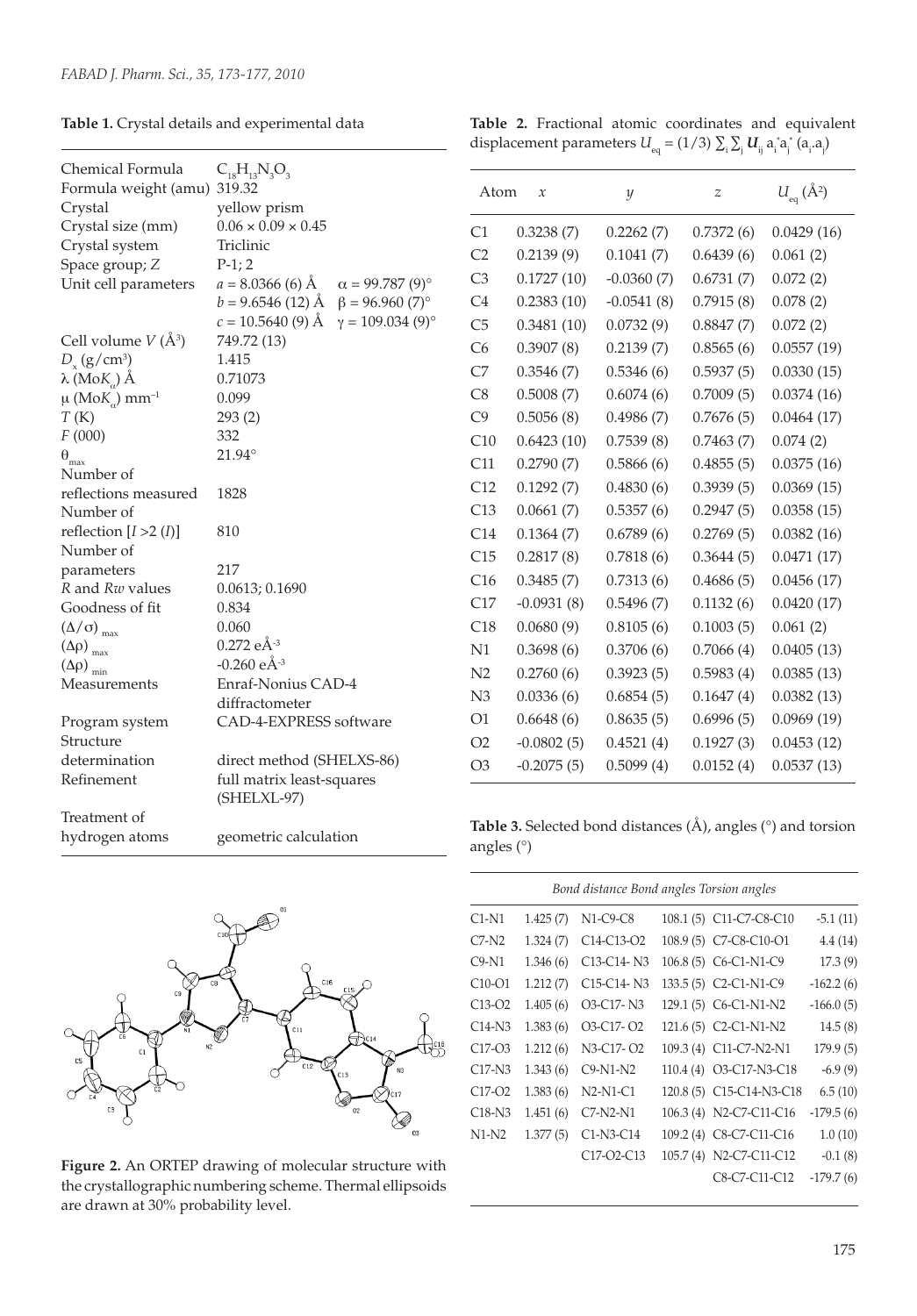C-N bond lengths range from 1.324  $(7)$  Å to 1.451  $(6)$ Å. C-O bond lengths range from 1.212 (6) Å to  $1.405$ (6) Å. N1-N2 bond length is  $1.377$  (5) Å. The bond lengths and angles are within expected ranges, and are similar to those that have been reported in other studies (7-10). The rings A (C1–C6), B (C7-C9/N1/ N2), C (C11–C16), and D (C13/C14/N3/C17/O2) are each essentially planar. The dihedral angles between the rings A and B, B and C, and C and D are  $15.8$  (3), 1.5 (4) and 0.6 (4)°, respectively.

The inter and intra-molecular C–H...O interactions are provided for the evaluation for the stability of the molecular C–H...O interactions (Fig. 3, Table 4). All the H atoms were positioned geometrically and refined using a riding model approximation, with d (C—H) = 0.93 Å, and U*iso* (H) = 1.2 U*eq* (C). Also, the methyl H atoms were positioned geometrically, with d (C—H) = 0.96 Å and U*iso* (H) = 1.5 U*eq* (C). The intra and inter-molecular hydrogen bonds were calculated using PARST95 (11).

**Table 4**. Hydrogen bonds

|  |  |                                                                             | D H A D-H HA DA D-HA Symmetry                                    |
|--|--|-----------------------------------------------------------------------------|------------------------------------------------------------------|
|  |  | C <sub>2</sub> H <sub>2</sub> N <sub>2</sub> 0.9298 2.4772 2.798 (8) 100.38 |                                                                  |
|  |  |                                                                             | C9 H9 O3 0.9300 2.3081 3.232 (7) 172.32 $1+x$ , $y$ , $1+z$      |
|  |  | C16 H16 O1 0.9298 2.1972 3.060 (7) 153.97                                   |                                                                  |
|  |  |                                                                             | C18 H18A O1 0.9600 2.4182 3.349 (7) 163.31 $1-x$ , $2-y$ , $1-z$ |
|  |  |                                                                             |                                                                  |

#### **IR and NMR analysis**

The significant absorption bands in the IR spectrum of the title compound due to the aldehyde group in pyrazol ring are  $v$  (C-H) (2720 cm<sup>-1</sup>) and  $v$  (CO) (1688 cm-1). The signal corresponding to the resonance of aldehyde in the 1H NMR spectrum of the compound is observed as a singlet at 10.05 ppm. The  $v$  (CO) frequency of the lactam carbonyl group in 2-benzoxazolinone ring is 1760 cm-1 and is consistent with other studies (11). These experimental results are confirmed by the X-ray study.



**Figure 3.** View of the crystal packing of the title compound, along the a-axis. Hydrogen bonds are indicated by dashed lines.